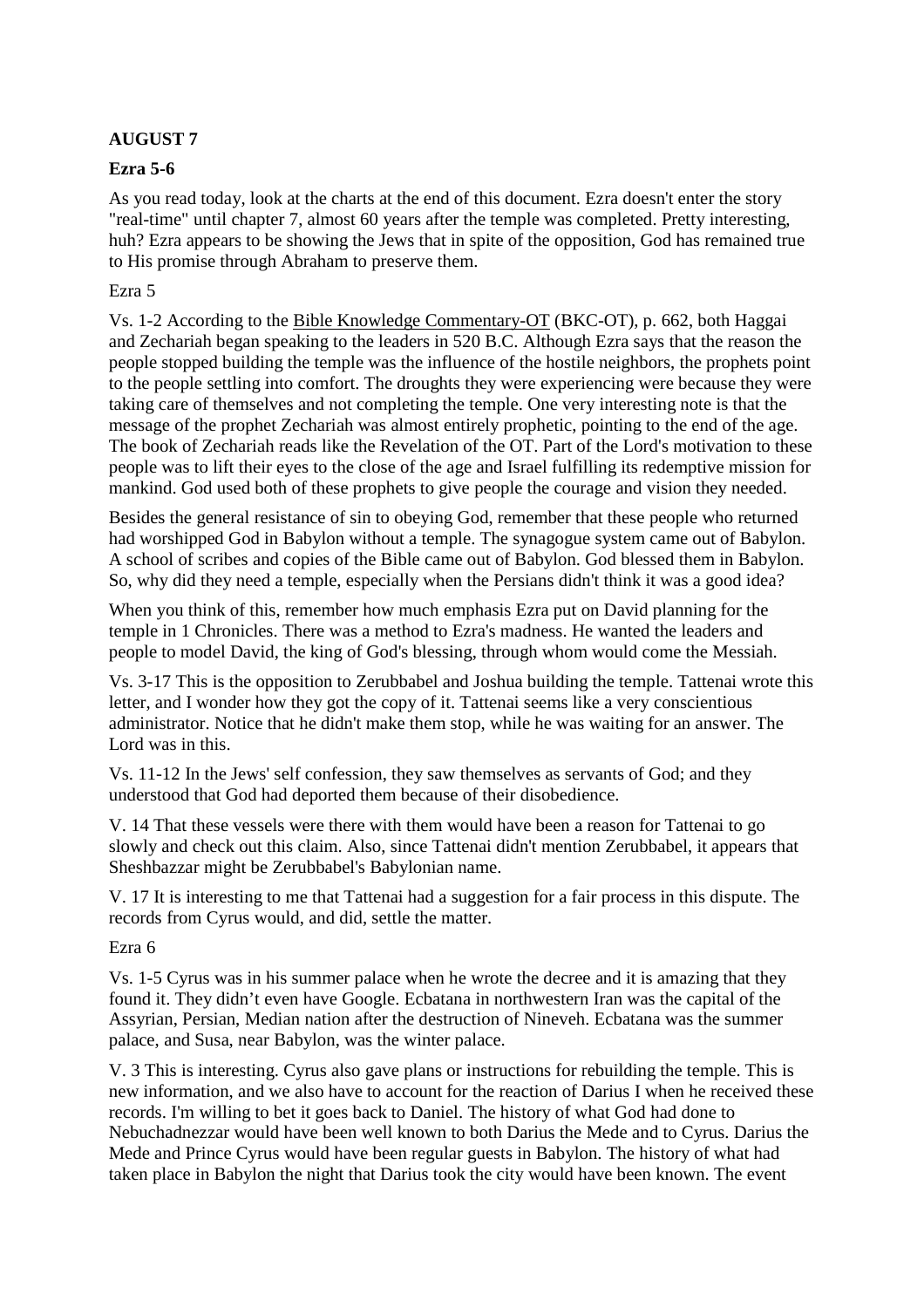with the lions led to an empire-wide law and command. There was a fear of Yahweh. I think Daniel was asked regarding the size and needs of a rebuilt temple. I think that Darius I probably knew of the reverence of his namesake, Darius the Mede, for Daniel and His God, Yahweh, and responded with that same sense of awe and fear.

Vs. 6-12 There is warning and threat in this command. If you want to see the warning of v. 11 spoken by another Darius, read Daniel 6.

Vs. 13-15 This again is a summary statement, not only to the completion of the temple, but also the completion of the city. Verse 14 mentions Artaxerxes who would become king twenty years after the death of Darius I. God was still in the business of causing Gentile kings to bless Israel. The Jews needed to see they could follow the Lord by faith.

V. 15 This is when the temple was finished.

Vs. 16-18 We have seen this before. Before they could dedicate the temple and hold the Passover, the priests and the Levites had to be organized and consecrated.

Vs. 19-22 They had been back in Jerusalem for 23 years when they dedicated the finished temple. According to the BKC-OT, p. 665, this Passover was 900 years after the first Passover in Egypt.

V. 22 shows that the people understood that God was working among them. Darius I was referred to as the King of Assyria since the Persian Empire was actually a result of a civil war gone wild. The Persians, Medes and Assyrians were all related; and when Cyrus and Darius the Mede revolted against Cyrus's grandfather, who reigned over the Medes and Persians from Assyria, they not only won the revolt, but decided to carry it further against the decaying Babylonian Empire.

The points that seem to be important for Ezra have to do with the faith and obedience of the people hearing and responding to the Word of God. God had shown that He would favor them before the Persians and that it would lead to the reestablishment of the temple worship of Israel. They only needed to obey.

Returning to the Word and following the Lord seems like a good idea for us too. As we work in the harvest, doing what the Lord has commanded and fitted us for, we find opportunities and conflicts too. And there will be occasions when the Lord opens doors of favor to give us unexpected fruit. But first, we have to follow Him and His Word. Then, as the prophet Zechariah reminded the returnees, we need to remember His coming and the plan being worked at now so that we will follow our Lord into the harvest, reaching out to the lost and making disciples, who make disciples.

# **1 Corinthians 3:5-23**

Vs. 5-9 So, here is a "spiritual" understanding of the workers in the harvest. Notice that God's goal is not the glorification of the servants, it is the building of the church. Notice too that there are two images here: a field and a building. One refers to the harvest and bearing fruit, and the other to God dwelling within us. And even in the building of the church there is the purpose of the harvest; that is, to reach the lost and bring them into the church as disciples, who make disciples. Paul's point here is that the exalting of God's servants shows that the Corinthians have missed the point of what is happening now on this planet.

Vs. 10-15 Here is a spiritual perspective on our work on this earth, on the foundation of Christ. This ministry of building upon the foundation applies to "anyone;" that is, everyone who knows Christ. It not only means how we personally build on what the Spirit has done in our lives, but it also applies to building into the lives of others. In this letter we will see that all things are to be done for the building up of one another. We saw this ministry to one another in Romans 12-15, and we'll see it again in Ephesians 4.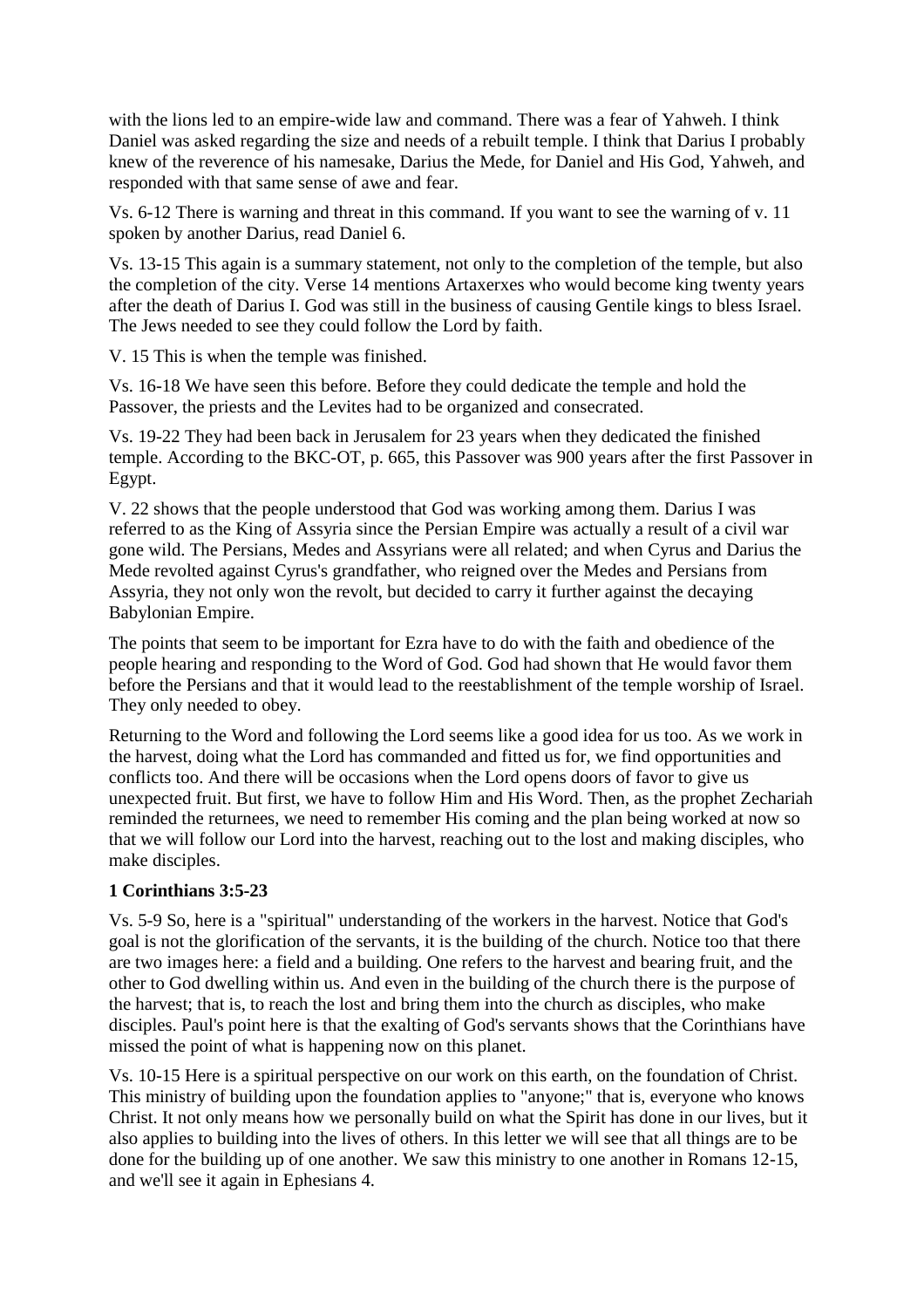The word that is translated *suffer loss* is also familiar to Jesus' teaching on discipleship. Of the times this word is used besides here, it is found twice in Acts 27 for throwing the ship's cargo overboard and losing it. Once Paul uses it in 2 Corinthians saying that he had to grieve the church through his rebuke so they wouldn't suffer loss, but instead be fruitful. And then it is used in Matthew 16:26, Mark 8:36 and Luke 9:25 as Jesus taught His disciples saying, *For what does it profit a man if he gains the whole world and loses or forfeits himself?* Jesus directed this warning to His disciples. It clearly doesn't mean they would lose their salvation, but that they would suffer loss. Putting everything together, if we live for ourselves in Christ, we damage our souls/lives now; and we "suffer loss" when we enter His presence, seeing that our life's activity and what we built on Christ was worthless to Him.

Whatever that "burning up" looks like, it will not be trite. We think that this judgment won't matter or be important, because we will be saved eternally and be somewhat invulnerable spiritually. How bad could it be? Besides, we'll be in heaven. Jesus used very severe images when referring to followers who slept or supposed their master was delayed. Some of those images have made Bible teachers squirm and perform interpretive acrobatics, because the punishment sounds similar to what happens to those who reject Christ. We can't lose our salvation, but we can experience punishment. Even here in these verses, what does it mean to be *saved, but only as through fire*? I don't think that will be a "fire" experience we will "yawn" our way through.

Positively spoken, we need to remember who our master is. We are here to follow Him into the harvest, reaching out to the lost and making disciples.

Vs. 16-17 Here is a spiritual perspective on who and what we really are, temples of the Holy Spirit. Keep in mind that the temple was a place for people to find forgiveness and fellowship with God. The temple was only valuable because of who lived in it. It wasn't a shrine. God lives in us, but He keeps us on this planet to work in the harvest so that others can find Him. In the next letter to these same people, Paul will say in 2 Corinthians 4:7 (RSV), *"But we have this treasure in earthen vessels, to show that the transcendent power belongs to God and not to us."* 

Vs. 18-23 Here is a spiritual perspective on where our focus in life should be, on Christ and the redemptive plan of God. Notice how v. 18 sounds a little like Jesus saying in Mark 8:35-36, *For whoever would save his life will lose it, but whoever loses his life for my sake and the gospel's will save it. For what does it profit a man to gain the whole world and forfeit his soul?* Again, this was said to the disciples.

Vs. 21-23 This is a tremendous statement, but only if we value these things. If our treasure is in heaven and we are here to serve Christ in the harvest, this is an amazing reality that opens doors of blessing and fulfillment. If our treasure is here and we are reserving heaven for when we can't enjoy this stuff anymore, what Paul has just said seems like being promised oatmeal, with nothing on it, three times a day.

#### **Psalm 29**

It is suggested that the occasion for this psalm was David sitting on a mountain, watching a thunderstorm sweep over the land. The view of God's power and majesty might have inspired these words.

Vs. 1-2 In the greatness of this storm, it seems like David caught a glimpse of God's spiritual command and holy power over all creation. Notice how vocal these verses are and that they end in worship.

Vs. 3-9 This section is easy to follow because of *The voice of the Lord.* You can sense the power of the storm in these images. Notice again how vocal this is. God still speaks to those who can hear Him.